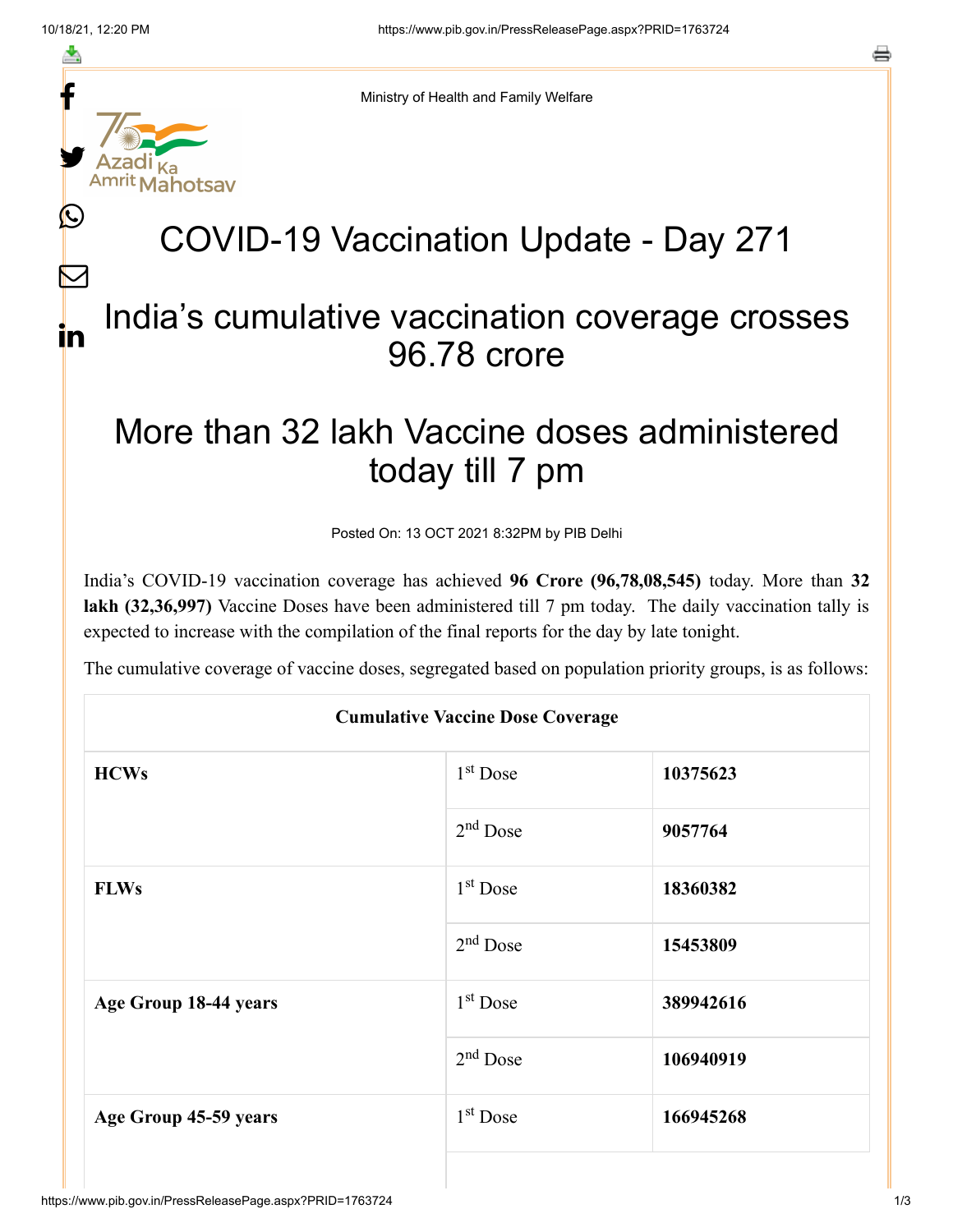| $\mathbf f$           |                                              | $2nd$ Dose | 84855744  |
|-----------------------|----------------------------------------------|------------|-----------|
|                       | Over 60 years                                | $1st$ Dose | 105311889 |
| $\bigcirc$            |                                              | $2nd$ Dose | 60564531  |
| $\boldsymbol{\nabla}$ | Cumulative 1 <sup>st</sup> dose administered |            | 690935778 |
|                       | Cumulative 2 <sup>nd</sup> dose administered |            | 276872767 |
| in                    | <b>Total</b>                                 |            | 967808545 |

Today's achievement in the vaccination exercise, segregated by population priority groups, is as follows:

| Date: 13 <sup>th</sup> October, 2021 (271 <sup>st</sup> Day) |                      |         |  |  |
|--------------------------------------------------------------|----------------------|---------|--|--|
| <b>HCWs</b>                                                  | 1 <sup>st</sup> Dose | 94      |  |  |
|                                                              | $2nd$ Dose           | 8518    |  |  |
| <b>FLWs</b>                                                  | 1 <sup>st</sup> Dose | 536     |  |  |
|                                                              | $2nd$ Dose           | 23436   |  |  |
| Age Group 18-44 years                                        | 1 <sup>st</sup> Dose | 1055889 |  |  |
|                                                              | $2nd$ Dose           | 1135725 |  |  |
| Age Group 45-59 years                                        | 1 <sup>st</sup> Dose | 253614  |  |  |
|                                                              | $2nd$ Dose           | 388230  |  |  |
| Over 60 years                                                | 1 <sup>st</sup> Dose | 154751  |  |  |
|                                                              | $2nd$ Dose           | 216204  |  |  |
| 1 <sup>st</sup> Dose Administered in Total                   |                      | 1464884 |  |  |